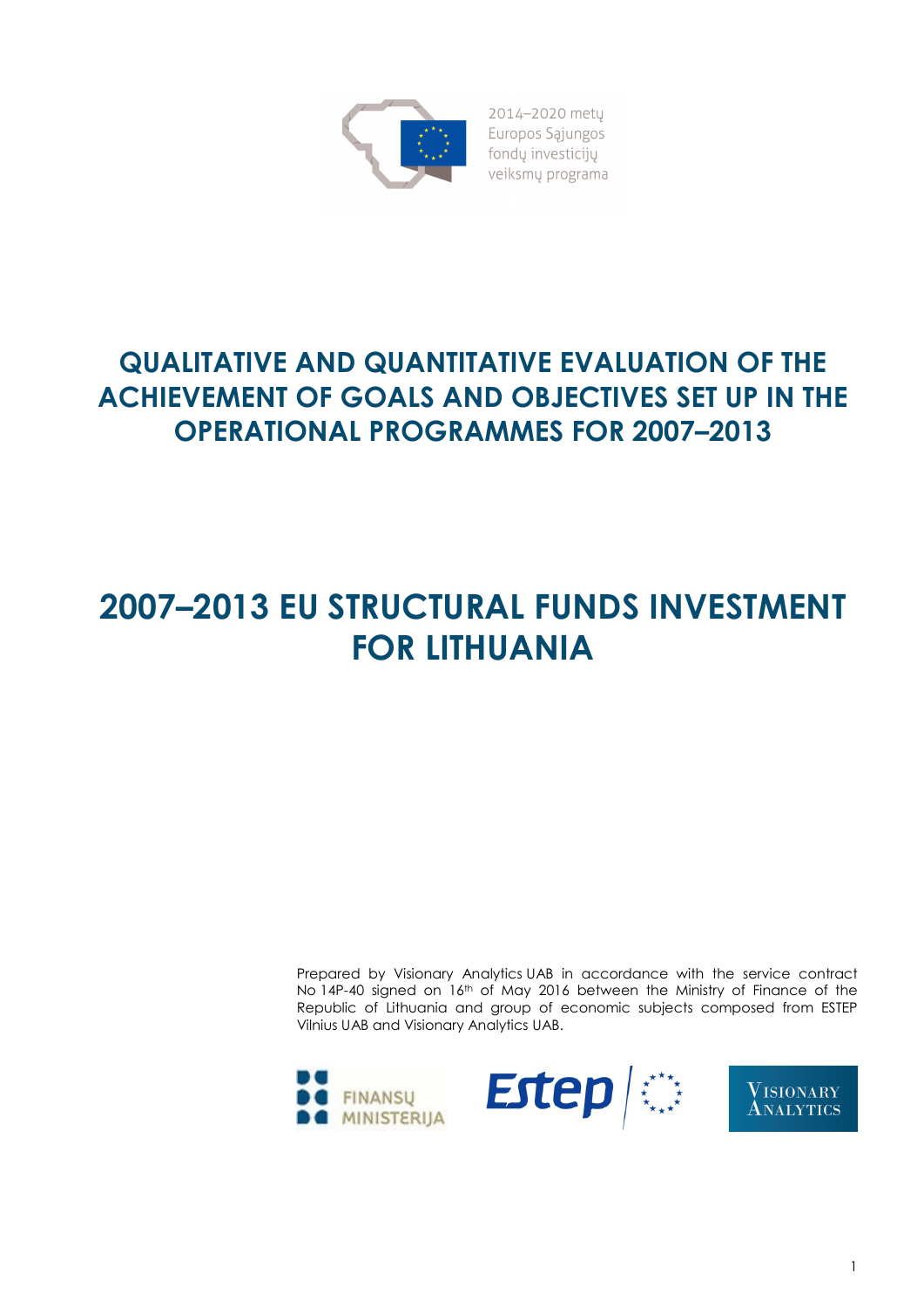## INVESTING EU FUNDS IN LITHUANIA IN 2007–2013

Lithuania received investments from the EU Structural Funds in 2007–2013 under the Lithuanian Strategy for the Use of the EU Structural Funds 2007–2013 and four operational programmes that were designed to implement it. The strategy closely followed a vision shaped by the Single Programming Document 2004–2006 – achieving the EU-15 level of socio-economic development so that all Lithuanian people could enjoy a better quality of life, i.e. increasing employment, good working conditions, growing income and user-friendly public services. A better quality of life also means a more integrated society with a reducing risk of poverty and social exclusion. This vision helped to set the main objective for investments made by the EU Structural Funds – rapidly improve conditions for investment, work and life in Lithuania to ensure that benefits of economic growth reach all Lithuanian people. The following three development objectives were also established:

- creating more and better jobs to mobilise the Lithuanian working age population and promote their active participation in economic activities and public life. New and better jobs is a precondition for creating a higher added value by the Lithuanian economy, ensuring stable income and a better quality of life for the working population and stopping the migration of skilled labour force from the country. An integral aspect of such job growth is the need to ensure high competence and continuous learning of the labour force;
- promoting economic growth in the long term to increase the competitiveness of the Lithuanian economy in international markets, develop knowledge-based sectors rather than capital or raw material intensive sectors, ensure macroeconomic stability and become a full member of the Economic and Monetary Union;
- **developing social cohesion** to ensure that Lithuanian people feel part of one community and different social groups share benefits of economic development.

These objectives served as a basis for three priority areas of the strategy: (1) productive human resources for a knowledge society; (2) competitive economy and (3) quality of life and cohesion. They were translated into three operational programmes contributing to the objectives and tasks established by the strategy (Operational Programme for the Development of Human Resources, Operational Programme for Economic Growth and Operational Programme for the Promotion of Cohesion) as well as a fourth operational programme for the management of the first three operational programmes (Technical Assistance Operational Programme) (see Figure 1).



Figure 1. Support from the EU Structural Funds by operational programme 2007–2013 (percentage)

Between 2007 and 2015, Lithuania used over **EUR 7.9 billion** allocated by the EU Structural Funds in the financial period of 2007–2013 (of which over EUR 7.4 billion was allocated to EU Structural Funds operational programmes). These funds were used for over 8,300 projects implemented by the public and private sector. In 2007–2013, the largest allocation by the EU Structural Funds operational programmes was made to environment and sustainable development (16.8%), development of trans-European transport networks (16.4%), local and urban development, conservation of cultural heritage and natural resources, and tourism development (12.7%). Most of the EU funds went to projects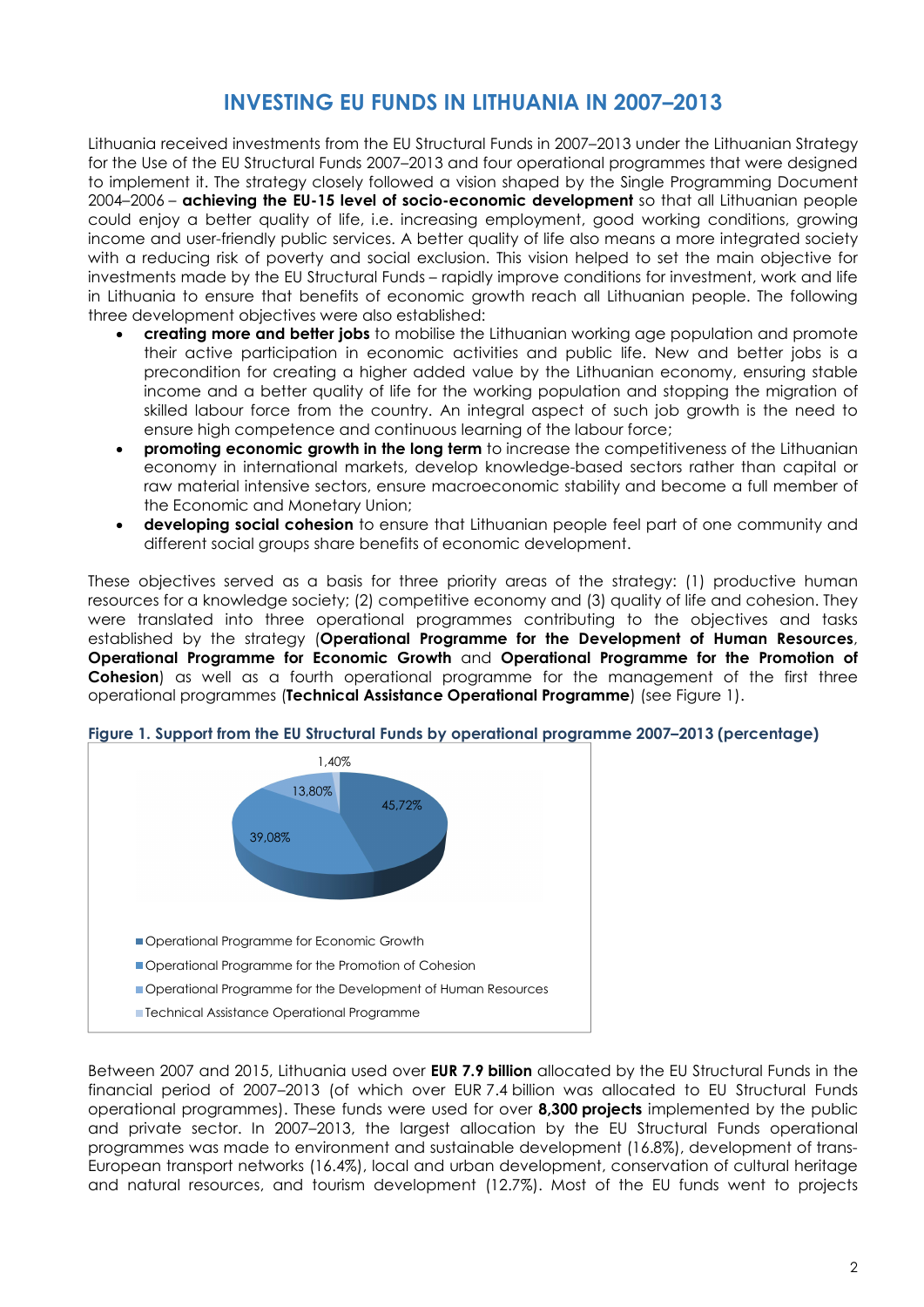implemented in Vilnius, Kaunas and Klaipėda counties. Vilnius, Klaipėda and Alytus counties were at the top in terms of the investment received from the EU Structural Funds per capita1.

The publication further describes achievements of the four operational programmes, discusses how investments made by EU funds between 2007 and 2013 affected the national economy and welfare of the population and overviews the achievement of the objectives established by each of the operational programmes.

## IMPACT OF INVESTMENTS MADE BY EU FUNDS ON THE LITHUANIAN ECONOMY AND THE QUALITY OF LIFE IN 2007–2013

#### IMPACT OF INVESTMENTS MADE BY EU FUNDS ON GROWING GDP AND NATIONAL MACROECONOMIC INDICATORS

Investments by the EU Structural Funds made a positive impact on all key Lithuanian macroeconomic indicators, even a significant one in some cases. The main indicator showing the effectiveness of the use of the EU Structural Funds is an increase in the national gross domestic product (GDP) additionally created with investments made by the EU Structural Funds. Between 2007 and 2013, **investments** made by the EU Structural Funds significantly contributed to the national GDP growth, increasing it by 20% on average, and created over EUR 10.3 billion of additional nominal GDP during the period of 2007–20152. It is estimated that each invested Euro brought EUR 1.38 of nominal GDP in returns. This return on investment will continue growing and by 2020 will reach 1.6. The EU Structural Funds provided the greatest

In 2007–2013, investments made by the EU Structural Funds significantly contributed to the mitigation of negative effects of the global economic crisis that hit in 2008. Together with the government's structural reforms (tightened fiscal management, restructuring of state-owned companies), reoriented exports and growing domestic demand, these investments helped to manage the negative effects of the crisis and stabilise the national economy.

impetus to the GDP growth through increasing the share of gross capital investment and promoting domestic consumption.

Investments by the EU Structural Funds played a crucial role in increasing gross capital investment. As a result, during the whole period of 2007–2015 expenditure on gross capital formation (material investment) were 17% (or EUR 10.5 billion) higher, although still below the pre-crisis level. Drastically shrinking the construction sector and tightening conditions for borrowing from banks, the economic decline was a key factor in the dynamics of the expenditure on gross capital formation.<sup>3</sup>

The EU Structural Funds played an important role in the foreign direct investments (FDI) attraction process and in 2007–2015 contributed to a 16.5pp higher FDI to GDP ratio, compared to a scenario without investments. This was influenced both by EU Structural Funds' financed measures which promoted the attraction of foreign investors to Lithuania and by high quality infrastructure created using EU funds, in particular the broadband network and transport and energy infrastructure. The overall impact of investments on the GDP growth had a significant effect on the FDI growth: an increasing economic level increases FDI. In terms of the sustainability of investments made by EU funds, it is estimated that the impact of EU financing on FDI is slightly decreasing and by 2020 will comprise 15pp of the GDP.<sup>4</sup>

The positive impact the EU Structural Funds had on demand factors such as labour productivity and export competitiveness is indirect and therefore takes longer. It is estimated that EU investments had a positive impact on these indicators, too. As a result, in 2015 labour productivity was higher by 2%, household expenditure on consumption by 3.2%, import by 4% and export by 1%, compared to a scenario of economic development without EU investments.<sup>5</sup>

-

<sup>1</sup> ESTEP Vilnius UAB, Evaluation of the Impact of EU Structural Assistance 2007–2013 on Employment and other Macroeconomic Indicators of the Lithuanian Economy, 2016.

<sup>2</sup> ESTEP Vilnius UAB, Evaluation of the Impact of EU Structural Assistance 2007–2013 on Employment and other Macroeconomic Indicators of the Lithuanian Economy, 2016.

<sup>3</sup> Ibid.

<sup>4</sup> Ibid. 5 Ibid.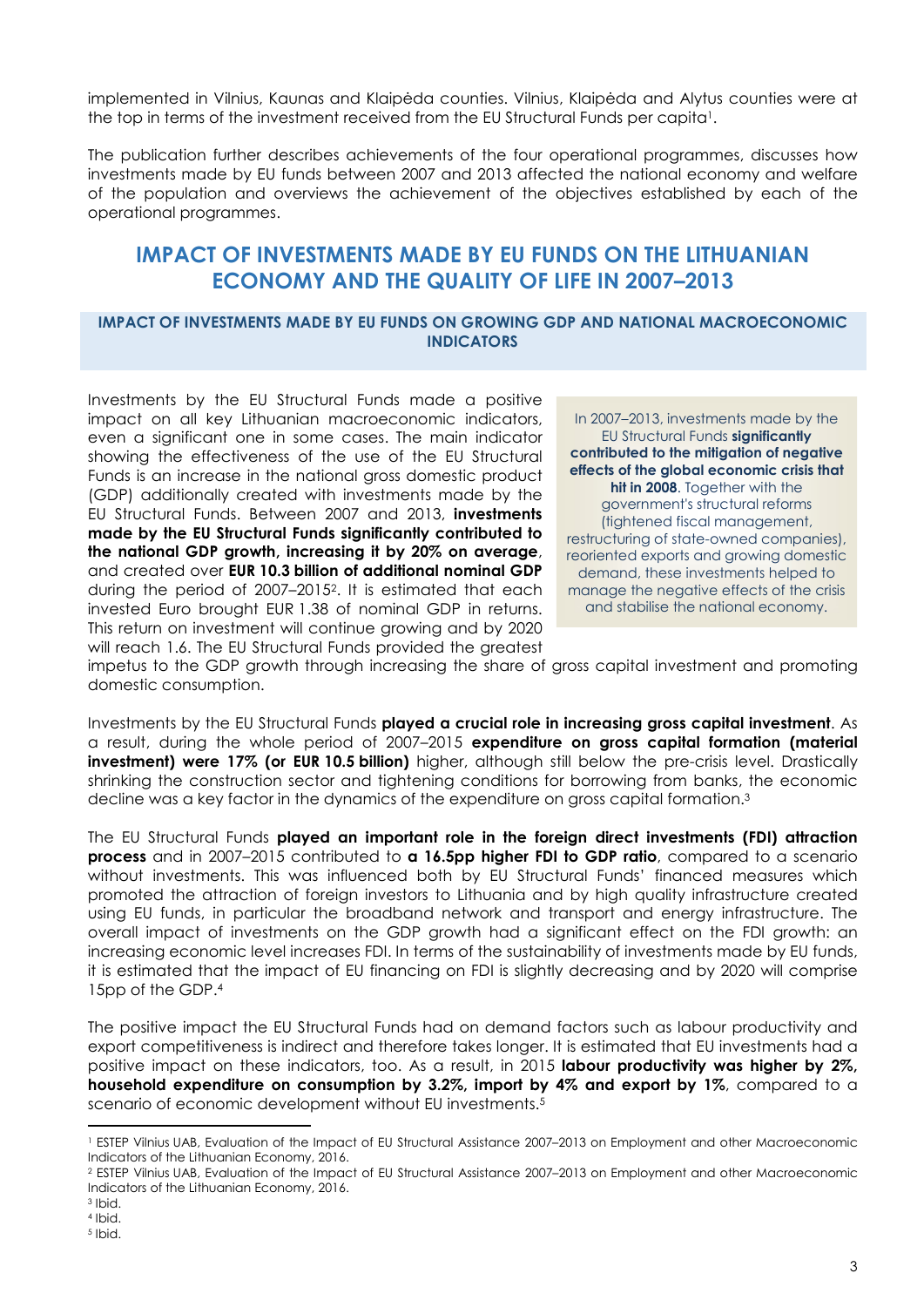In the period of 2007–20015, investments from the EU Structural Funds made **a significant impact on the** employment situation in the country. The net impact of the EU Structural Funds on job creation and preservation in 2015 amounted to 33,000 additional jobs<sup>6</sup>. As a result, the employment rate in the 15– 64 age group was higher by around 1.4%, while the unemployment rate was lower by 2.3% on average. Accordingly, the impact of investments on wage growth strengthened, leading to a 4% (or EUR 34.4) higher indicator in 2015, compared to a scenario without EU financing.<sup>7</sup>

A positive effect of investments made by the EU Structural Funds on the GDP growth and a neutral impact on inflation led to a more rapid economic convergence with the EU average. According to EUROSTAT data, in 2014 Lithuania's GDP per capita (based on purchasing power parity) was 75% of the EU-28 average. Without investments from the EU Structural Funds the latter figure would have been 3.8pp lower and would have made for 71%.<sup>8</sup>

Furthermore, investments made by EU funds had a positive impact at the sectoral level. The main longterm beneficiaries (measured according to investment payoffs) were industrial and private services sectors, where the gains associated with growth in added value, preservation of jobs, attraction of investment and export of goods and services have been most significant. In 2007–2015, the EU Structural Funds investment payoffs in both industrial and private services sectors as measured by the effectiveness coefficient were twice as high as the investments made. On the other hand, financing from the EU Structural Funds had a significant short-term effect on the **construction sector**: between 2012 and 2015 around 15–17% of all jobs in the construction sector were created or preserved indirectly by the EU Structural Funds and the average wage rose by 14% (EUR 90.5).

### IMPACT OF INVESTMENTS MADE BY EU FUNDS ON QUALITY EMPLOYMENT

One of the objectives of the use of the EU Structural Funds in 2007–2013 was to create more and better jobs in Lithuania. Based on the logic of programming documents, "a better job" is understood as a job which requires a higher qualification, creates a higher added value and has a higher chance to be preserved in the longer term. Almost 266,000 jobs were created or preserved by projects financed by the EU Structural Funds in 2007–2015. Slightly more than half (53%) of all the jobs created were temporary (short-term). **47% of the jobs** were preserved for over a year after the project implementation and therefore could be considered **long-term or permanent jobs.** 

The absolute majority (92%) of all the jobs declared by projects was created by measures financed by the **European Social Fund.** Good results in the field of employment were also a result of 2.5 times higher financing planned for the implementation of active labour market policy measures to deal with unemployment which increased in 2009–2010. Following the intervention, 45% of all participants remained in the labour market for over a year. A positive effect was made by a rather quick recovery of the Lithuanian economy after the crisis and the respective increase in the demand for labour force. Measures financed by the **European Regional Development Fund** created 19,800 jobs, of which 65% in companies carrying out activities assigned to high and medium high technology sectors. Most of the jobs created directly were long-term. Projects financed by the Cohesion Fund mostly created temporary jobs (i.e. only for the project implementation period) and mostly in the construction sector. Investments by this fund were channelled to the implementation of large-scale transport and environmental infrastructure projects.<sup>9</sup>

With a lack of skilled labour, new jobs in different companies barely increased the total number of people working in the economy, i.e. the jobs created or preserved using the EU Structural Funds usually replaced or pushed out other jobs in the economy. Thus, the net impact of investment on employment in 2007–2015 was 33,000 new jobs.<sup>10</sup> More than half (61%) of them are of high or very high quality.

<sup>-</sup><sup>6</sup> Total number of employees in full time units is a number of employees converted into full-time units.

<sup>7</sup> ESTEP Vilnius UAB, Evaluation of the Impact of EU Structural Assistance 2007–2013 on Employment and other Macroeconomic Indicators of the Lithuanian Economy, 2016.

<sup>8</sup> ESTEP Vilnius UAB, Evaluation of the Impact of EU Structural Assistance 2007–2013 on Employment and other Macroeconomic Indicators of the Lithuanian Economy, 2016.

<sup>9</sup> Ibid.